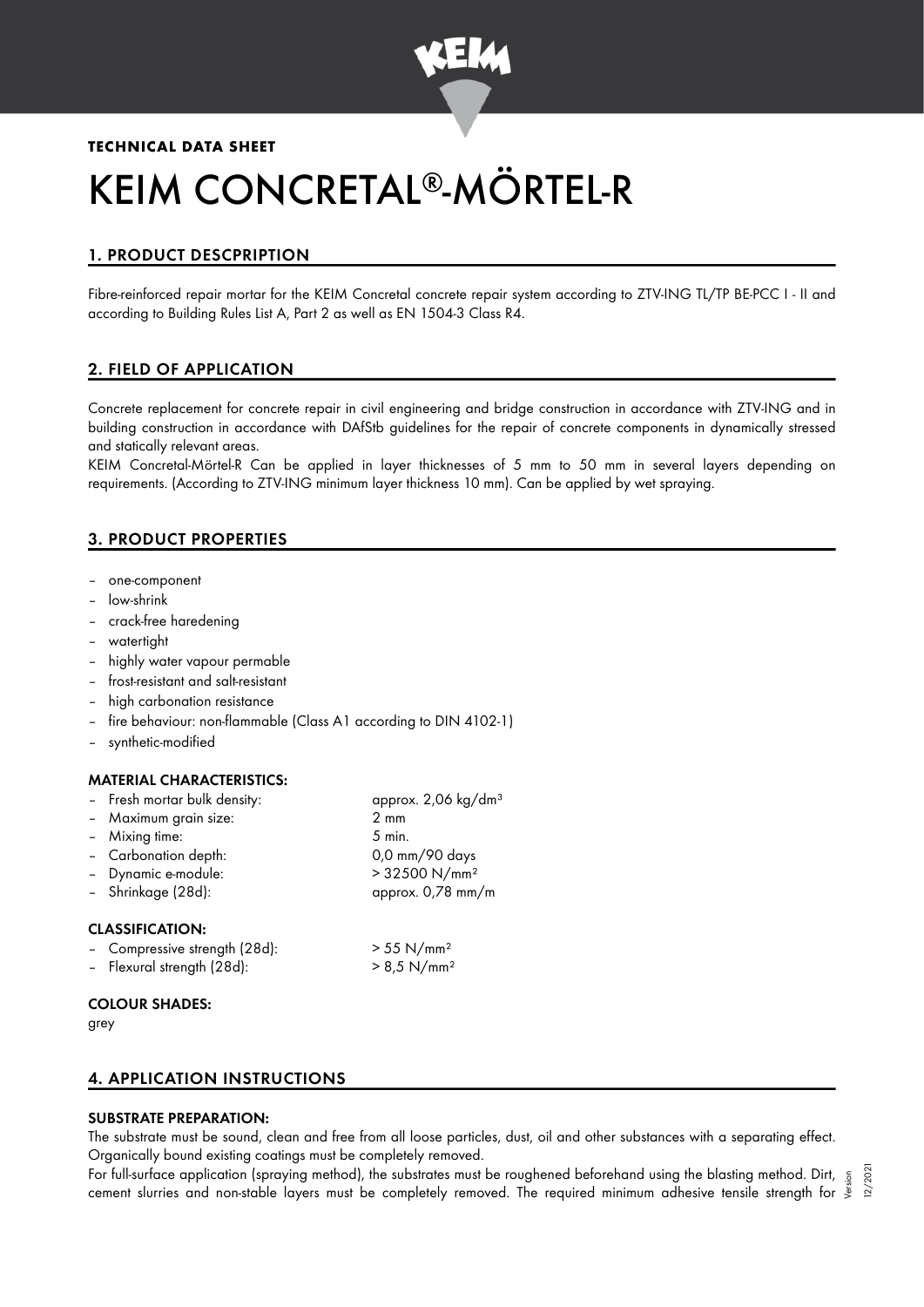mineral substrates should comply with the relevant technical regulations (DAfStb; ZTV-ING guideline for protection and repair of concrete components).

### APPLICATION CONDITIONS:

Ambient and substrate temperature during application and drying from ≥ 5 °C to ≤ 30 °C. Do not apply in direct sunlight or on sun-heated substrates. Protect surfaces from direct sun, wind and rain during and after application.

### PREPARATION OF MATERIAL / MIXING & CONVEYING:

Add KEIM Concretal-Mörtel-R to an initial amount of 3,8 - 4.0 l of clean water per bag and mix until homogeneous with a compulsory mixer or

slow-running stirrer for approx. 5 min.. Mixing by hand is not allowed. Water addition depends on temperature conditions: low temperature = low water requirement

high temperature = higher water requirement

#### **APPLICATION**

Manual processing:

Before applying KEIM Concretal-MKH, pre-wet the substrate according to its absorbency, avoid standing water. Slurry KEIM Concretal-MKH into the matt damp substrate by intensive brushing. Apply the mixed KEIM Concretal-Mörtel-R fresh-in-fresh to the substrate prepared with KEIM Concretal-MKH using a trowel. Layer thickness 5 mm to 50 mm(In case of partial application up to 100 mm total layer thickness). Application thickness per working operation max. 25 mm. The possible application thickness per working operation depends on the size and type of defect as well as on the position (floor, wall, ceiling). When working with several layers, work can be continued on the first layer, which is still damp after it has set firmly. Already dried mortar must be pre-wetted again and pre-treated with KEIM Concretal-MKH. On old concrete edge areas, the work must always be carried out with fresh KEIM Concretal-MKH.

Spray application:

For application by spraying, the preparation and processing conditions for normal mortar apply. The application of KEIM Concretal-MKH is not required. When applying corrosion protection, KEIM Concretal-MKH must be applied three times. The usual wet-flow spraying systems for mortar with a maximum grain size of 4 mm, especially screw pumps with variably adjustable delivery rates, are suitable for processing KEIM Concretal-Mörtel-R by spraying. The required nozzle spacing of 60 – 80 cm with corresponding working space must be taken into account when planning the scaffold width. KEIM Concretal-Mörtel-R can be stripped and smoothed after tightening, there is a risk of structural disturbances after hardening has started.

#### LAYERING SYSTEM:

per work step: 5 mm min. layer thickness up to 25 mm max. layer thickness Total layer thickness: max. 50 mm, partial application: 100 mm

#### AFTERTREATMENT:

KEIM Concretal-Mörtel-R must be protected from drying out too quickly due to sun or wind, e.g. by covering directly (masking with foil) or keeping moist by laying mats and spraying with water. An after-treatment period of at least 5 days must be observed.

| WORKING TIMES:                   |                                                            |               |  |  |
|----------------------------------|------------------------------------------------------------|---------------|--|--|
| <b>Temperature</b><br>conditions | Processing times under different temperature<br>conditions | Time<br>units |  |  |
| at + $5^{\circ}$ C               | 60                                                         | minutes       |  |  |
| at + 20 $^{\circ}$ C             | 45                                                         | minutes       |  |  |
| at + $30^{\circ}$ C              | 30                                                         | minutes       |  |  |

#### CONSUMPTION:

approx. 1,8 kg/m² per mm

These material consumption values are guide values for smooth substrates. Exact consumption values must be determined by means of test areas.